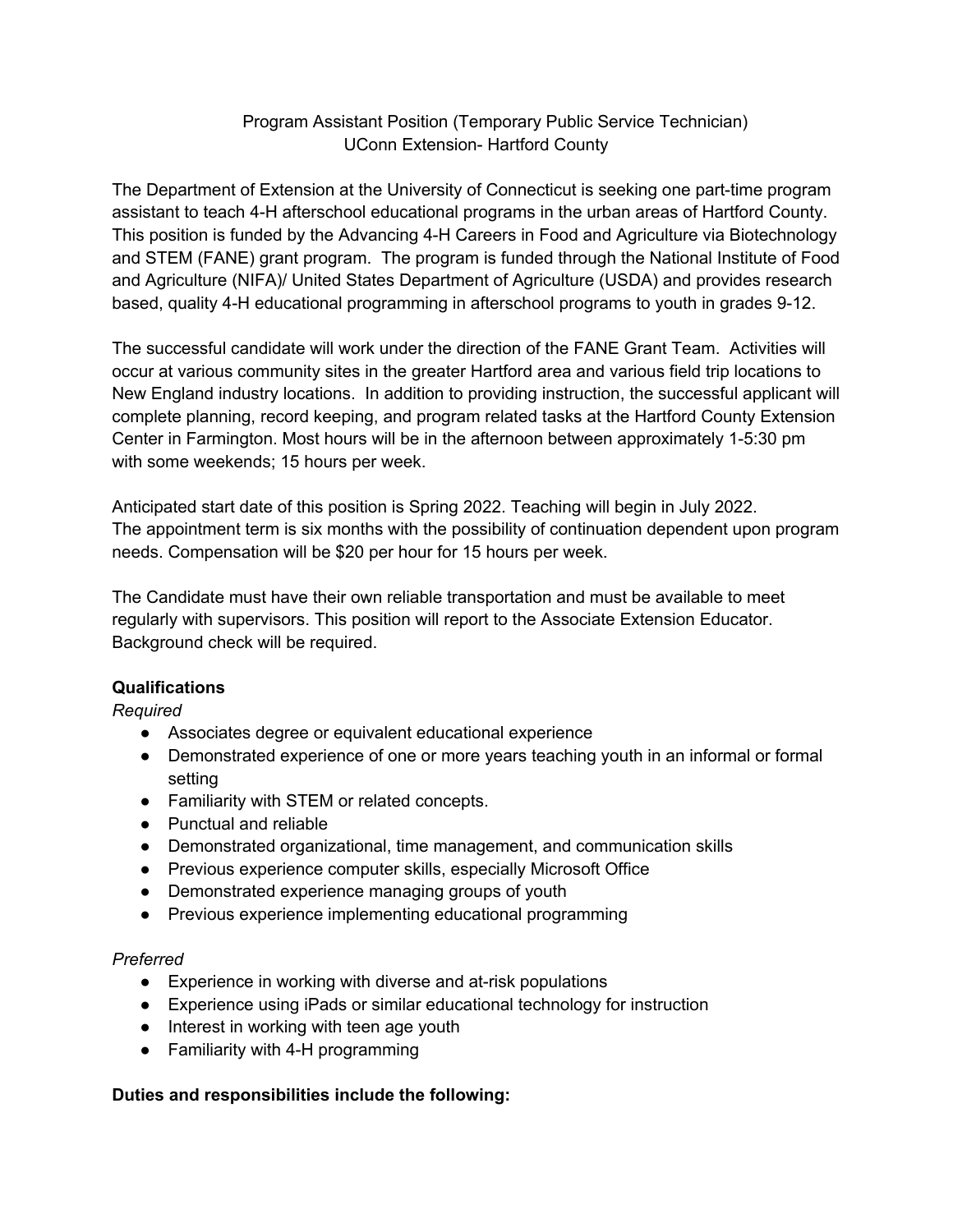- 1. Teach a provided curriculum on STEM and Biotechnology to youth in grades 9-12
- 2. Engage 4-H participants in game development related to STEM and Biotechnology related content
- 3. Support teen 4-H members in the development of outreach materials that communicate to their peers and adults how agr- biotechnology benefits producers, consumers and the environment
- 4. Collect data through pre-and post-tests and compile results
- 5. Organize and maintain all materials for each session
- 6. Sign out and return (sign in) all equipment in good working order
- 7. Assist with outreach or promotional activities
- 8. Confer weekly with supervisor(s) regarding program delivery and activities
- 9. Ability to work independently with minimal supervision to implement programing.
- 10. Attend required trainings, including CPR/First Aid and curriculum content
- 11. Maintain agreed upon hours which may include nights and weekends.
- 12. Ability to follow instructions to meet program goals
- 13. Ability to accept constructive criticism and work as a team to meet program goals
- 14. Perform related duties as required

Please send a letter of interest, resume and three letters of reference to Jennifer Cushman at the Hartford County Cooperative Extension Center (jennifer.cushman@uconn.edu) .

All employees are subject to adherence to the State Code of Ethics which can be found at http://www.ct.gove/ethics/default.asp.

The College of Agriculture, Health and Natural Resources has developed and implemented a Strategic Vision to guide the development and focus of our teaching, research, and Extension programs in the years 2020-2025. The Associate Dean for Extension and Diversity will provide leadership in advancing the implementation of the College's five strategic priorities (https://cahnr.uconn.edu/visionandvalues).

● Ensuring a vibrant agricultural industry and sustainable food supply

- Enhancing health and well-being locally, nationally, and globally
- Dismantling structural racism and fostering environments that advance racial equity, Inclusion and belonging by advocating for antiracist policies, practices, and norms
- Fostering sustainable landscapes across urban-rural interfaces
- Advancing resilience and adaptation in a changing climate

*The University of Connecticut is committed to building and supporting a multicultural and diverse community of students, faculty, and staff. The diversity of students, faculty, and staff continues to increase, as does the number of honors students, valedictorians and salutatorians who consistently make UConn their top choice. More than 100 research centers and institutes serve the University's teaching, research, diversity and outreach missions, leading to UConn's ranking as one of the nation's top research universities. UConn's faculty and staff are the critical link to fostering and expanding our vibrant, multicultural and diverse University community. As an Affirmative Action/Equal Employment Opportunity employer, UConn encourages applications*